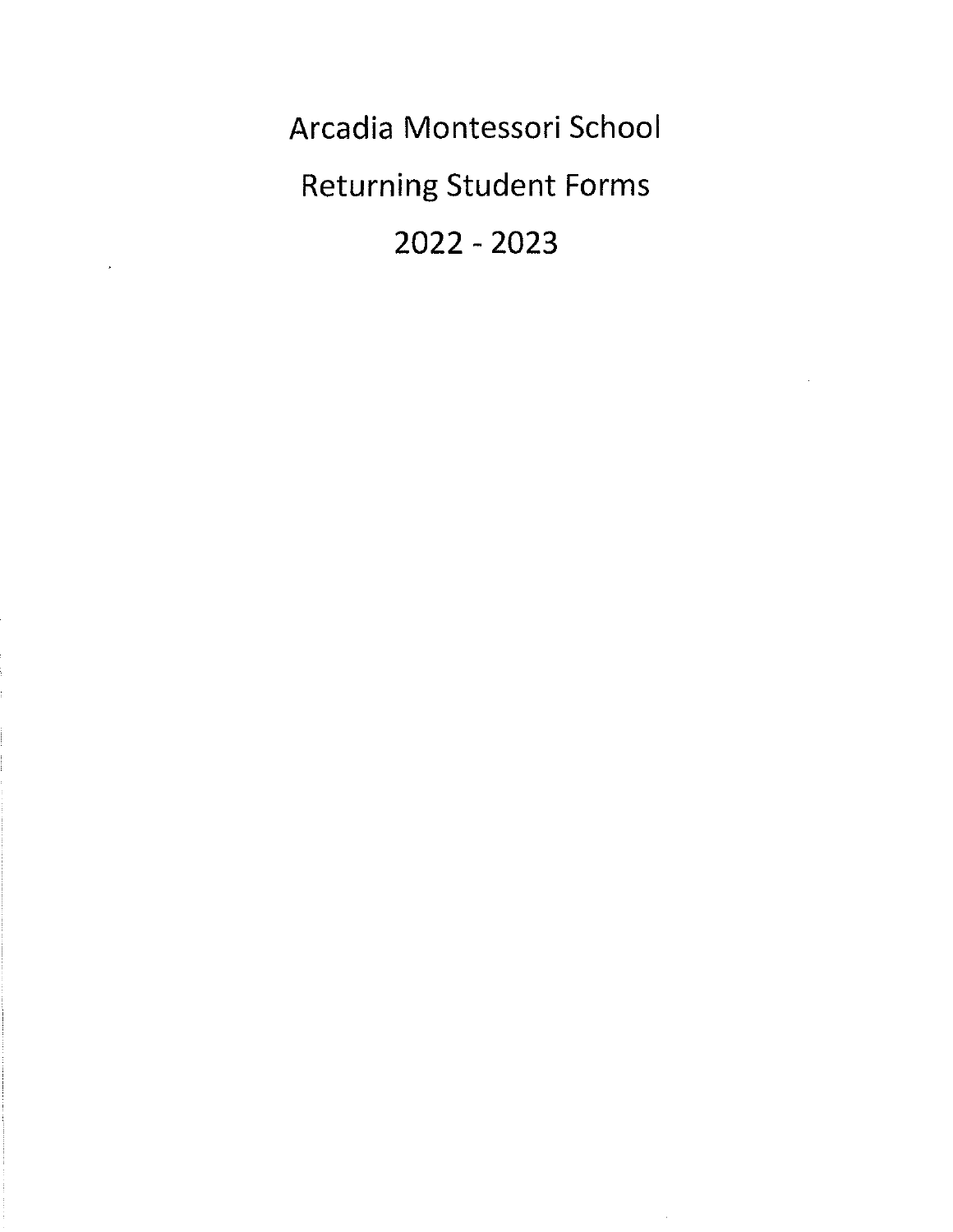### IDENTIFICATION AND EMERGENCY INFORMATION

|        | HOME ADDRESS PORT AND A CONTROL CONTROL CONTROL CONTROL CONTROL CONTROL CONTROL CONTROL CONTROL CONTROL CONTROL CONTROL CONTROL CONTROL CONTROL CONTROL CONTROL CONTROL CONTROL CONTROL CONTROL CONTROL CONTROL CONTROL CONTRO                       |                                        |                                                                                                                  |                                               |  |
|--------|------------------------------------------------------------------------------------------------------------------------------------------------------------------------------------------------------------------------------------------------------|----------------------------------------|------------------------------------------------------------------------------------------------------------------|-----------------------------------------------|--|
|        |                                                                                                                                                                                                                                                      |                                        |                                                                                                                  | BOTH PARENTS LIVING AT THIS ADDRESS?_________ |  |
|        |                                                                                                                                                                                                                                                      |                                        |                                                                                                                  |                                               |  |
|        | COMPANY NAME COMPANY NAME CELL CELL CELL WORK                                                                                                                                                                                                        |                                        |                                                                                                                  |                                               |  |
|        | EMAIL ADDRESS Particular and the contract of the contract of the contract of the contract of the contract of the contract of the contract of the contract of the contract of the contract of the contract of the contract of t                       |                                        |                                                                                                                  |                                               |  |
|        | PARENT NAME                                                                                                                                                                                                                                          |                                        |                                                                                                                  |                                               |  |
|        | COMPANY NAME COMPANY NAME CELL CELL WORK WORK                                                                                                                                                                                                        |                                        |                                                                                                                  |                                               |  |
|        |                                                                                                                                                                                                                                                      |                                        |                                                                                                                  |                                               |  |
|        | ADDITIONAL PERSONS WHO MAY BE CALLED IN AN EMERGENCY                                                                                                                                                                                                 |                                        |                                                                                                                  |                                               |  |
|        |                                                                                                                                                                                                                                                      |                                        |                                                                                                                  |                                               |  |
|        |                                                                                                                                                                                                                                                      |                                        |                                                                                                                  |                                               |  |
|        | NAME PHONE PHONE                                                                                                                                                                                                                                     |                                        |                                                                                                                  |                                               |  |
|        |                                                                                                                                                                                                                                                      | PHYSICIAN TO BE CALLED IN AN EMERGENCY |                                                                                                                  |                                               |  |
|        | NAME PIIONE PIIONE<br>ADDRESS CONTINUES AND ALL CONTINUES AND ALL CONTINUES AND ALL CONTINUES AND ALL CONTINUES AND ALL CONTINUES AND ALL CONTINUES AND ALL CONTINUES AND ALL CONTINUES AND ALL CONTINUES AND ALL CONTINUES AND ALL CONTINUES AND AL |                                        |                                                                                                                  |                                               |  |
|        | IF PHYSICIAN CANNOT BE REACHED, WHAT ACTION SHOULD BE TAKEN?                                                                                                                                                                                         |                                        |                                                                                                                  |                                               |  |
| П      | Emergency hospital physician<br>$\sim$                                                                                                                                                                                                               |                                        |                                                                                                                  |                                               |  |
| $\Box$ |                                                                                                                                                                                                                                                      |                                        |                                                                                                                  |                                               |  |
|        | NAMES OF OTHER PERSONS AUTHORIZED TO TAKE CHILD FROM FACILITY                                                                                                                                                                                        |                                        |                                                                                                                  |                                               |  |
|        |                                                                                                                                                                                                                                                      |                                        |                                                                                                                  |                                               |  |
| NAME   |                                                                                                                                                                                                                                                      |                                        |                                                                                                                  |                                               |  |
| NAME   | <u>and the contract of the contract of the contract of the contract of the contract of the contract of the contract of the contract of the contract of the contract of the contract of the contract of the contract of the contr</u>                 | _RELATIONSHIP_                         | and the company of the company of the company of the company of the company of the company of the company of the | PHONE                                         |  |

USUAL TIME CHILD WILL BE PICKED UP DOES CHILD NEED A NAP?

NAME PHONE PHONE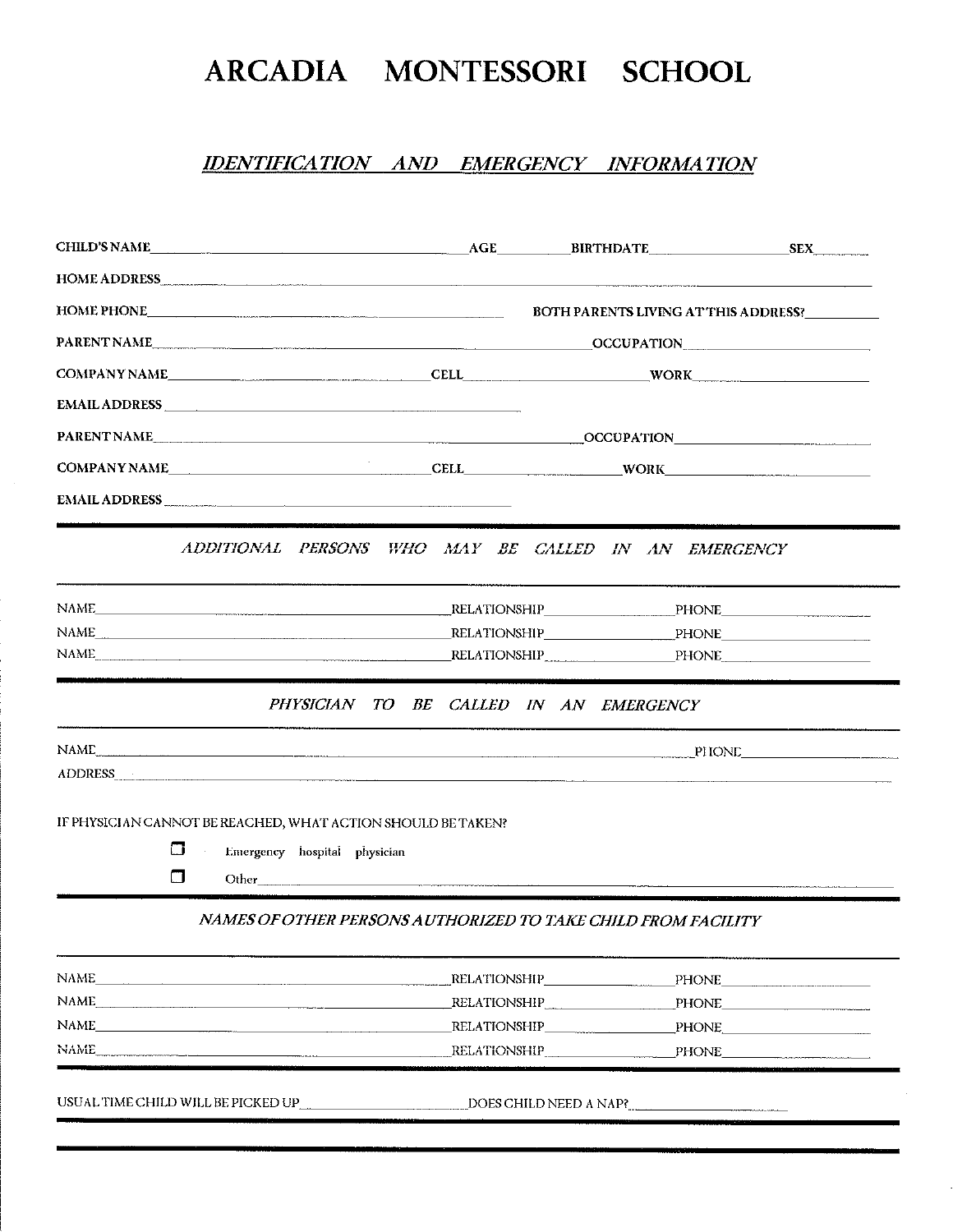# Arcadia Montessori School

#### Dear Parents,

In an effort to improve communication between you and the staff of Arcadia Montessori School during a time of emergency, we have implemented an Emergency Response System. In order for you to have Information regarding the school's status of operation, please provide us with your e-mail address. This will enable us to send you any emergency notification affecting our school. You will also be able to obtain information simply by going to the homepage of arcadiamontessorischool.com.

Please return this form with your contact information printed in the space below.

Child's name

Primary e-mail **contract and a structure of the structure of the structure of the structure of the structure of the structure of the structure of the structure of the structure of the structure of the structure of the stru** 

Alternate e-mall

Thank you, again, for your cooperation and understanding.

Sincerely,

Cheryl Roberts **Director**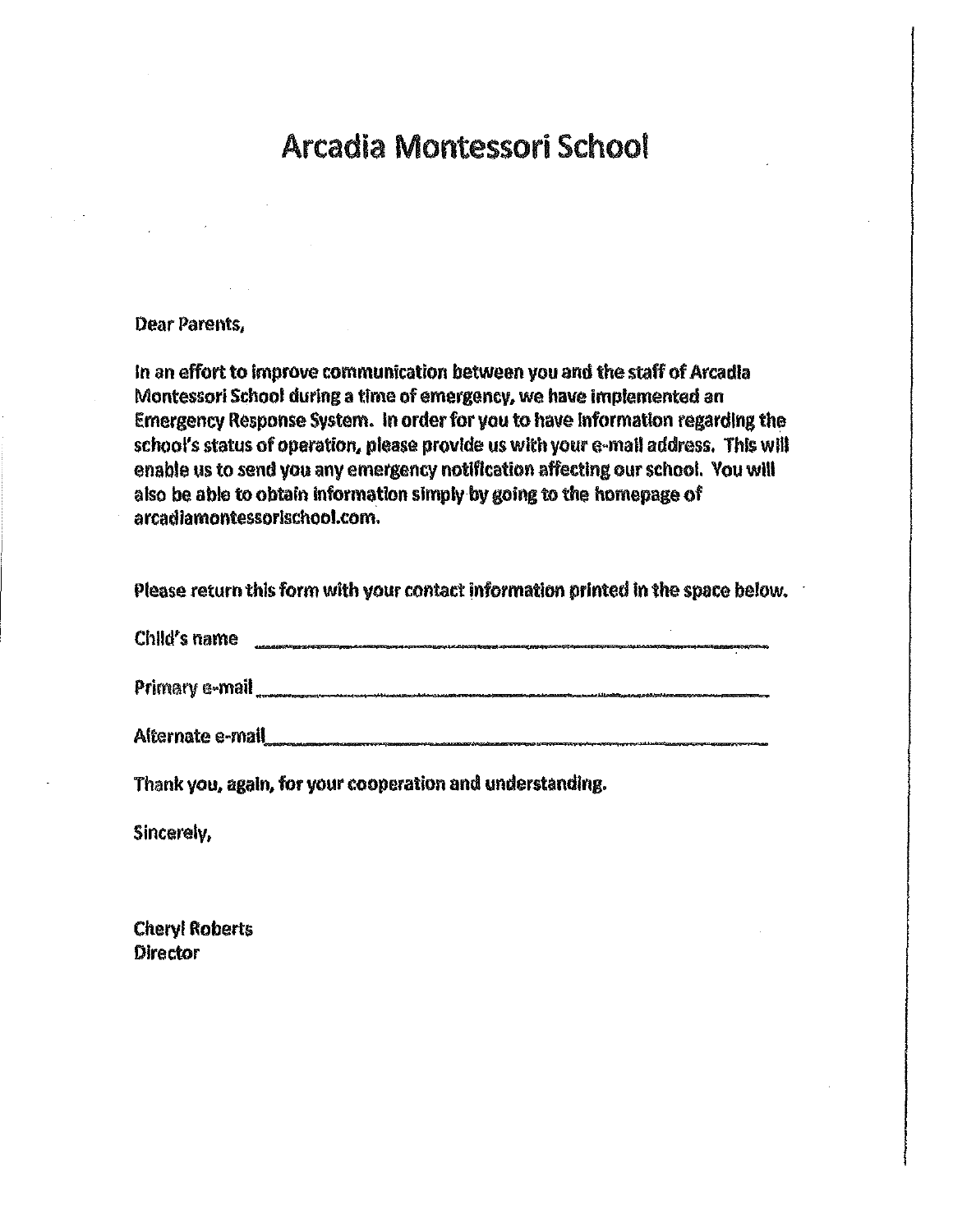### PARENT CONSENT FOR ADMINISTRATION OF MEDICATIONS AND MEDICATION CHART

NOTE: Regulation Section 101221 requires the following information be on file.

| CHILD CARE CENTER NAME:<br><b>LICENSE NUMBER</b><br>'DATE:<br>Arcadia Montessori.<br>1918019186<br>™choo∟                                                                                                                                                               | <b>CONTRACTOR</b> CONTRACTOR<br><br><b>The Commission Commission Commission</b><br>________<br>____ |      |
|-------------------------------------------------------------------------------------------------------------------------------------------------------------------------------------------------------------------------------------------------------------------------|-----------------------------------------------------------------------------------------------------|------|
|                                                                                                                                                                                                                                                                         |                                                                                                     |      |
| The program construction of the<br><b>The Company's Company's Company's Company's Company's Company's Company's Company's Company's Company's Company's Company's Company's Company's Company's Company's Company's Company's Company's Company's Company's Company</b> | ___________                                                                                         | ____ |

#### PARENT'S INSTRUCTIONS:

- 1. All prescription and nonprescription medications shall be maintained with the child's name and shall be dated.
- 2. Prescription and nonprescription medications must be stored in the original bottle with unaltered label. Medications requiring refrigeration must be properly stored.
- 3. Prescription and nonprescription medication shall be administered in accordance with the label directions.
- 4. Written consent must be provided from the parent, permitting child care facility personnel to administer medications to the child. Instructions shall not conflict with the prescription label or product label directions.

| <b>CHILD'S NAME</b>                     | <b>DATE OF BIRTH</b>                |
|-----------------------------------------|-------------------------------------|
|                                         | www.community.com/www.community.com |
| ___________                             |                                     |
| The continues of concerns and companies |                                     |
| <b>MEDICATION NAME</b>                  | DOSAGE                              |

I authorize child care personnel to assist in the administration of medications described above to the child named above for the following medical condition/s:

| From                | to<br><b>BEGINNING DATE</b> | at<br><b>ENDING DATE</b> | daily while in attendance.<br><b>TIME OF DAY</b>                                 |
|---------------------|-----------------------------|--------------------------|----------------------------------------------------------------------------------|
| PARENT'S SIGNATURE: |                             |                          | DATE:                                                                            |
|                     |                             |                          | <b>MEDICATION CHART</b><br><b>Staff Documentation of Medicine Administration</b> |
| DATE                | <b>TIME GIVEN</b>           | <b>STAFF SIGNATURE</b>   |                                                                                  |
| DATE                | <b>TIME GIVEN</b>           | STAFF SIGNATURE          |                                                                                  |
| DATE                | <b>TIME GIVEN</b>           | <b>STAFF SIGNATURE</b>   |                                                                                  |
| DATE                | <b>TIME GIVEN</b>           | <b>STAFF SIGNATURE</b>   |                                                                                  |
| DATE                | <b>TIME GIVEN</b>           | <b>STAFF SIGNATURE</b>   |                                                                                  |

#### Upon completion, return medicine to parent or destroy, and place form in child's record.

| <b>CONTINUES OF A STATE OF A</b><br>The company of the property contained and company<br>_______<br><b>PERSONAL PROPERTY AND INCOME.</b><br><b>The contract of the contract of the contract of the contract of the contract of the contract of the contract of the contract of the contract of the contract of the contract of the contract of the contract of the contract </b><br><b>STAFF</b>                                                                                                                                                                                                                                                                                                                             | <b>The company of the company's company's company's company's company's company's company's company's company's</b><br><b>DATE</b> |
|------------------------------------------------------------------------------------------------------------------------------------------------------------------------------------------------------------------------------------------------------------------------------------------------------------------------------------------------------------------------------------------------------------------------------------------------------------------------------------------------------------------------------------------------------------------------------------------------------------------------------------------------------------------------------------------------------------------------------|------------------------------------------------------------------------------------------------------------------------------------|
|                                                                                                                                                                                                                                                                                                                                                                                                                                                                                                                                                                                                                                                                                                                              |                                                                                                                                    |
| <b>The property and the company's and the property of the company's company's and the company's company's and the company's company's company's company's company's company's company's company's company's company's company's </b><br>$\begin{tabular}{cccccccccc} \multicolumn{1}{l}{} & \multicolumn{1}{l}{} & \multicolumn{1}{l}{} & \multicolumn{1}{l}{} & \multicolumn{1}{l}{} & \multicolumn{1}{l}{} & \multicolumn{1}{l}{} & \multicolumn{1}{l}{} & \multicolumn{1}{l}{} & \multicolumn{1}{l}{} & \multicolumn{1}{l}{} & \multicolumn{1}{l}{} & \multicolumn{1}{l}{} & \multicolumn{1}{l}{} & \multicolumn{1}{l}{} & \multicolumn{1}{l}{} & \multicolumn{1}{l}{} & \multicolumn{1}{l}{} & \multicolumn{1}{l}{} & \$ |                                                                                                                                    |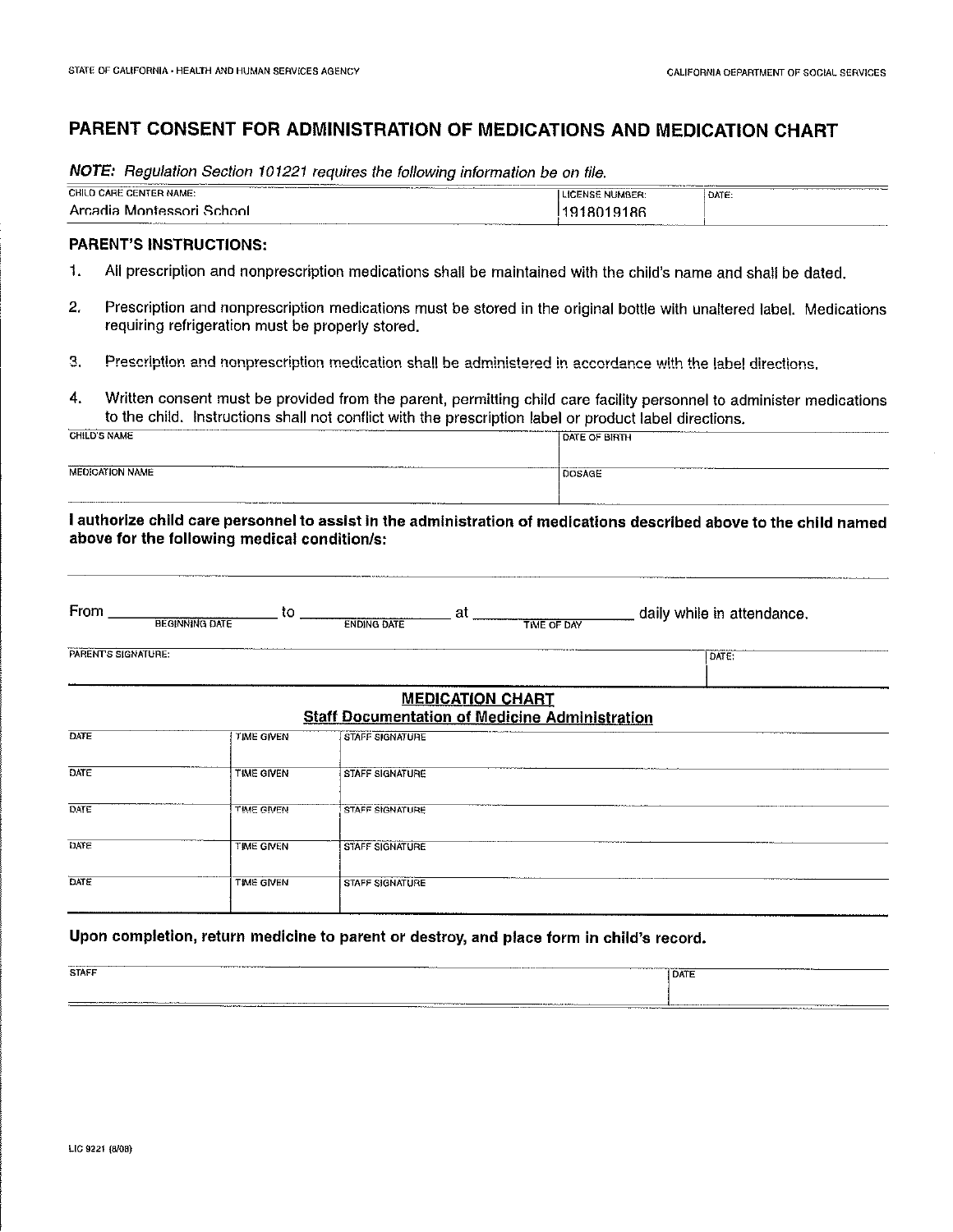1406 South Santa Anita Avenue\_ Arcadia, California 91006 \_(626) 447-3513

### TUITION PAYMENT AGREEMENT- Primary (2-4 % years old)

| For                   |            |                | <b>Example 2016</b> Starting Date                                                                                                                                                                                                 |     |    |                 |       |       |              |
|-----------------------|------------|----------------|-----------------------------------------------------------------------------------------------------------------------------------------------------------------------------------------------------------------------------------|-----|----|-----------------|-------|-------|--------------|
|                       |            |                | I/We enroll the above named child (ren) in the ARCADIA MONTESSORI SCHOOL, according to the current school<br>policies. In consideration of enrollment, I/We agree to pay tuition according to the following terms and conditions: |     |    |                 |       |       |              |
| <b>ANNUAL TUITION</b> |            |                |                                                                                                                                                                                                                                   |     |    |                 |       |       |              |
|                       |            |                | Proration for ______ child (ren) entering school on above date,                                                                                                                                                                   |     |    |                 |       |       |              |
|                       |            |                | DAILY RATE \$57.00 ________________ x _ _ _________ DAYS = _______________________ annual tuition                                                                                                                                 |     |    |                 |       |       |              |
|                       | $\Box$     |                | ANNUAL PAYMENT PLAN<br>\$ 9,880.00    payable on or before September 1, 2022                                                                                                                                                      |     |    |                 |       |       |              |
|                       | O          |                | SEMI-ANNUAL PAYMENT PLAN                                                                                                                                                                                                          |     |    |                 |       |       |              |
|                       |            |                | \$4990.00 payable on or before September 1, 2022 and                                                                                                                                                                              |     |    |                 |       |       |              |
|                       |            |                | 4990.00 payable on or before January 1, 2023                                                                                                                                                                                      |     |    |                 |       |       |              |
|                       | $\Box$     |                | MINIMUM PAYMENT PLAN                                                                                                                                                                                                              |     |    |                 |       |       |              |
|                       |            |                | Payments of the following minimum amounts (or more) are DUE ON THE FIRST DAY OF EACH MONTH                                                                                                                                        |     |    |                 |       |       |              |
|                       |            |                | $\_10$ equal payments of $\_ $1,008.00$ and one (1) payment of $\_ $-0-$ as follows:                                                                                                                                              |     |    |                 |       |       |              |
|                       |            |                |                                                                                                                                                                                                                                   |     |    |                 |       |       |              |
|                       | <b>SEP</b> | $\overline{1}$ | $$-1008.00-$                                                                                                                                                                                                                      | JAN | 1  | $$-1008.00-$    | APR   | $1 -$ | $$-1008.00-$ |
|                       | OCT.       | $\mathbf 1$    | $$-1008.00-$                                                                                                                                                                                                                      | FEB |    | $1$ \$-1008.00- | MAY 1 |       | $$-1008.00-$ |
|                       | NOV.       | $1 \quad$      | $$-1008.00-$                                                                                                                                                                                                                      | MAR | 1. | $$-1008.00-$    | JUN   | $1 -$ | $$-1008.00-$ |
|                       | DEC.       | 1.             | $$-1008.00-$                                                                                                                                                                                                                      |     |    |                 |       |       |              |

Tuition is an ANNUAL FEE based on the number of school days, according to the current school calendar, from mid-September to mid-June. Tuition is pro-rated on a daily basis when a child is enrolled after the beginning of the school year or withdrawn before the end of the year, based on the actual number of days of enrollment. TWENTY (20) SCHOOL DAYS WRITTEN NOTICE IS REQUIRED TO WITHDRAW A CHILD FROM SCHOOL. When written notice is received, children may attend school and tuition will be charged through the following twenty (20) school days. Tuition which has been paid in advance for days past that time will be refunded. THERE IS NO REDUCTION OF TUITION WHEN A CHILD IS ABSENT FROM SCHOOL OR IF A CHILD IS WITHDRAWN AFTER APRIL 15th.

A late fee of \$10.00 will be charged on any invoice not paid by the fifteenth of the month. Interest at the rate of 1% per month will be charged on any account past due. A \$25.00 CHARGE WILL BE MADE FOR ANY CHECK RETURNED BY THE BANK.

INVe agree to the payment of tuition under the terms and conditions of the plan selected above, and further agree to pay all costs (including attorney's fees) necessary to affect your collection of the tuition we have agreed to pay herein.

INVe have read this Tuition Payment Agreement and have received a true copy.

ARCADIA MONTESSORI SCHOOL signature(s) of Parent(s) or

Guardian(s) Responsible for Payment

<u>und Koberts</u> Date: 99-/-2

Address

SCHOOL COPY

City ZIP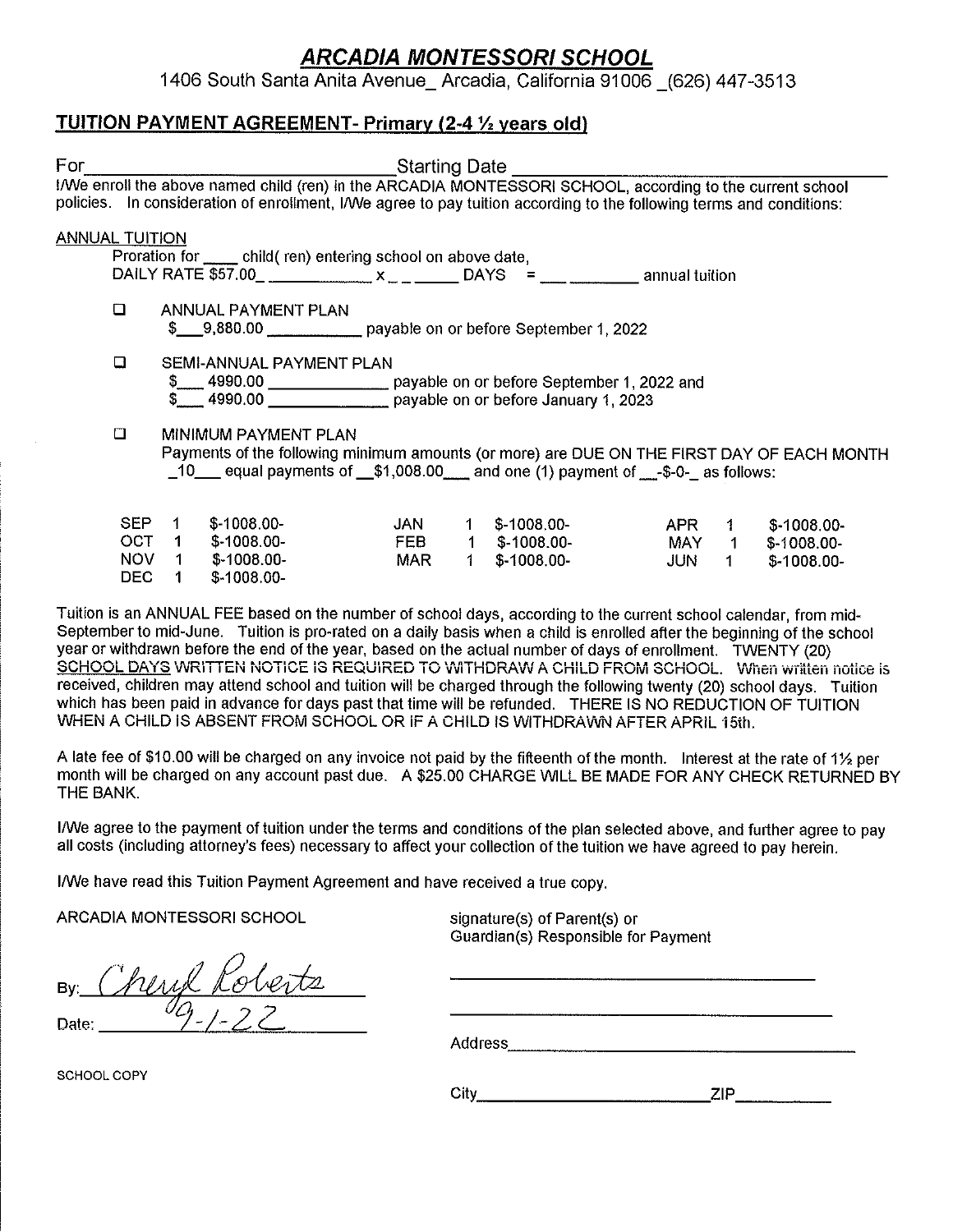1406 South Santa Anita Avenue\_ Arcadia, California\_ 91006 \_ (626) 447-3513

### TUITION PAYMENT AGREEMENT- Pre Kindergarten-Kindergarten (4 %-6 years old)

| For                   |                                                                                                                      |                                | Starting Date <b>Starting</b>                                                                                                                                                                                                     |                                                      |                                             |
|-----------------------|----------------------------------------------------------------------------------------------------------------------|--------------------------------|-----------------------------------------------------------------------------------------------------------------------------------------------------------------------------------------------------------------------------------|------------------------------------------------------|---------------------------------------------|
|                       |                                                                                                                      |                                | I/We enroll the above named child (ren) in the ARCADIA MONTESSORI SCHOOL, according to the current school<br>policies. In consideration of enrollment, I/We agree to pay tuition according to the following terms and conditions: |                                                      |                                             |
| <b>ANNUAL TUITION</b> | Proration for ______ child (ren) entering school on above date,                                                      |                                |                                                                                                                                                                                                                                   |                                                      |                                             |
| $\Box$                | ANNUAL PAYMENT PLAN                                                                                                  |                                | \$ 10,180.00 payable on or before September 1, 2022                                                                                                                                                                               |                                                      |                                             |
| $\Box$                | SEMI-ANNUAL PAYMENT PLAN                                                                                             |                                | \$6.6.140.00 payable on or before September 1, 2022 and \$6.5.140.00 contract payable on or before January 1, 2023                                                                                                                |                                                      |                                             |
| $\Box$                | MINIMUM PAYMENT PLAN                                                                                                 |                                | Payments of the following minimum amounts (or more) are DUE ON THE FIRST DAY OF EACH MONTH<br>_10 equal payments of _\$1038.00.00 and one (1) payment of _-\$-0-_ as follows:                                                     |                                                      |                                             |
| SEP<br>DEC.           | $$-1038.00-$<br>$\mathbf{1}$<br>OCT 1<br>$$-1038.00-$<br>NOV <sub>1</sub><br>\$-1038.00-<br>$$-1038.00-$<br>$\sim$ 1 | <b>JAN</b><br>FEB<br>MAR<br>1. | $1$ \$-1038.00-<br>$1$ \$-1038.00-<br>$$-1038.00-$                                                                                                                                                                                | APR<br>$1 -$<br>MAY 1<br>$\blacktriangleleft$<br>JUN | $$-1038.00-$<br>\$-1038.00-<br>$$-1038.00-$ |

Tuition is an ANNUAL FEE based on the number of school days, according to the current school calendar, from mid-September to mid-June. Tuition is pro-rated on a daily basis when a child is enrolled after the beginning of the school year or withdrawn before the end of the year, based on the actual number of days of enrollment. TWENTY (20) SCHOOL DAYS WRITTEN NOTICE IS REQUIRED TO WITHDRAW A CHILD FROM SCHOOL. When written notice is received, children may attend school and tuition will be charged through the following twenty (20) school days. Tuition which has been paid in advance for days past that time will be refunded. THERE IS NO REDUCTION OF TUITION WHEN A CHILD IS ABSENT FROM SCHOOL OR IF A CHILD IS WITHDRAWN AFTER APRIL 15th.

A late fee of \$10.00 will be charged on any invoice not paid by the fifteenth of the month. Interest at the rate of 1% per month will be charged on any account past due. A \$25.00 CHARGE WILL BE MADE FOR ANY CHECK RETURNED BY THE BANK.

I/We agree to the payment of tuition under the terms and conditions of the plan selected above, and further agree to pay all costs (including attorney's fees) necessary to affect your collection of the tuition we have agreed to pay herein.

I/We have read this Tuition Payment Agreement and have received a true copy.

ARCADIA MONTESSORI SCHOOL signature(s) of Parent(s) or

Guardian(s) Responsible for Payment

mylkoberts Date:

Address

SCHOOL COPY

City ZIP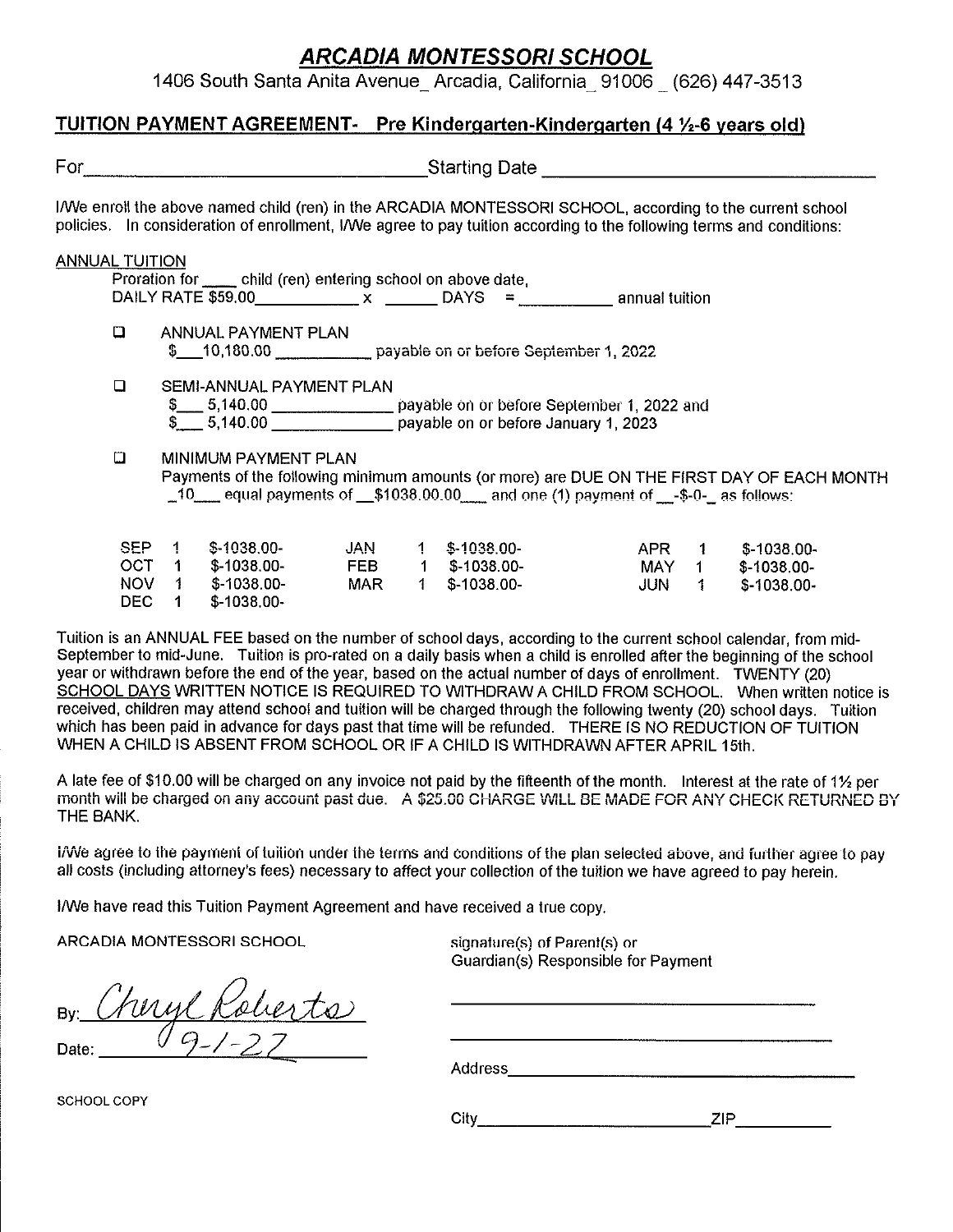1406 S. Santa Anita Avenue Arcadia, CA 91006 (626)447-3513

## EXTENDED DAY CARE AGREEMENT

For

I request the enrollment of my child(ren) in the Extended Day Care (EDC) program according to the schedule I have chosen below. I understand and agree that these charges are to be paid according to the enclosed schedule of charges.

\*\*\*\*\*\*\*\*\*\*\*\*\*\*\*\*\*\*\*\*\*\*\*\*\*\*\*\*\*\*\*\*\*\*\*\*\*\*\*\*\*\*\*\*\*\*\*\*\*\*\*\*\*\*\*\*\*\*\*\*\*\*\*\*\*\*\*\*\*\*\*\*\*\*\*\*\*\*\*\*\*\*\*\*\*\*\*\*\*\*\*\*\*\*\*\*\*\*\*\*\*\*\*\*\*\*\*\*\*\*\*\*\*\*\*\*\*\*\*\*

#### **SCHEDULE A**

| Pick up by        | Monthly charge |
|-------------------|----------------|
| $3:00 \text{ pm}$ | \$150          |
| $4:00 \text{ pm}$ | \$250          |
| $5:00$ pm         | \$350          |
| $6:00$ pm         | \$450          |

#### SCHEDULE B

Hourly rate: \$8.00 per hour or any portion of an hour

Each afternoon, fractions of an hour cost the same as a full hour \*\*\*\*\*\*\*\*\*\*\*\*\*\*\*\*\*\*\*\*\*\*\*\*\*\*\*\*\*\*\*\*\*\*\*\*\*\*\*\*\*\*\*\*\*.\*\*\*\*\*\*\*\*\*\*\*\*\*\*\*\*\*\*\*\*\*\*\*\*\*\*\*\*\*\*\*\*\*\*\*\*\*.\*\*\*\*\*\*\*\*\*\*\*\*\*\*\*\*\*\*\*\*\*\*\*\*\*\*\*\*\*\*\*\*\*\*\*\*

Further, I understand that the FIRST time my child is not picked up by 6:00 pm, there will be an additional charge of \$25 per quarter hour, per child. All subsequent late charges will be at the rate of \$25 per quarter hour per child. THERE IS NO GRACE PERIOD. I understand that if my child is absent for two consecutive weeks or more, the EDC amount paid in advance will be credited to my account.

All children without a signed EDC agreement will be enrolled at the rate of \$8.00 for each hour or fraction thereof.

Date encouragement Signature Parent Signature